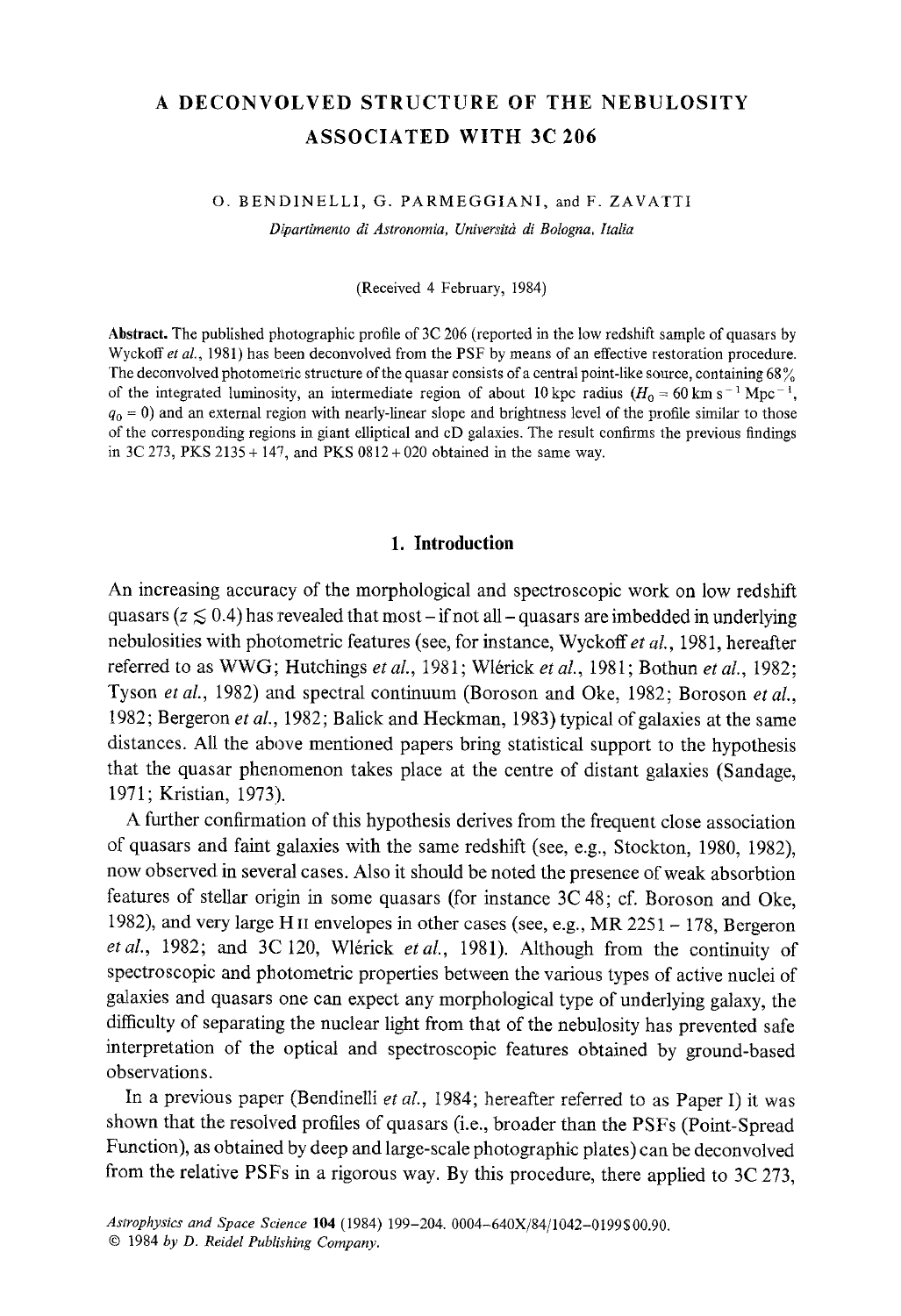PKS 2135 + 147, and PKS 0812 + 020 taken with the PSFs from *WWF,* the deconvolved profile of the nebulosity underlying 3C 206 is here derived.

## **2. The Restoration of the Photometric Structure of 3C 206**

As in Paper I, a radially-symmetrical model for 3C 206 is assumed 'a priori'. It is composed by a delta-function (the star-like source) at the centre of an underlying nebulosity with smooth brightness profile  $\phi(r)$ . Further, we assume that an accurate approximation (see Table I) of the normalized stellar profile  $f<sub>s</sub>(t)$ , which defines the

| <b>TABLE I</b>           |  |  |  |  |  |
|--------------------------|--|--|--|--|--|
| Fit of the PSF of 3C 206 |  |  |  |  |  |

| $a_1 = 0.557$ | $\sigma_1 = 0.553$       |
|---------------|--------------------------|
| $a_2 = 0.378$ | $\sigma_2 = 1.182$       |
| $a_3 = 0.065$ | $\sigma_{\rm z} = 3.770$ |

*Note:*  $\sigma_1$  in arc sec, mean-square residual 0".06.

Point-spread function (PSF) relative to the quasar observed profile  $f_g(r)$ , is supplied by a sum of N gaussian functions  $-$  i.e.,

$$
f_s(r) = \sum_{1}^{N} (a_1/2\pi\sigma_1^2) \exp(-r^2/2\sigma_1^2).
$$
 (1)

Under these assumptions  $\phi(r)$  can be derived from the observed profile, sampled at the mesh points  $x_k$  ( $k = 1, 2, ..., M$ ), by solving the ill-conditioned linear system

$$
f_g(x_k) - b \sum_{1}^{N} (a_1/2\sigma_1^2) \exp(-x_k^2/2\sigma_1^2) = (1-b) \sum_{1}^{N} \sum_{1}^{M} K_1(x_k, x_j) \phi(x_j).
$$
\n(2)

Equation (2) represents the decomposition by means of the parameter  $b$  of the observed profile into the light spread by the nucleus (second term at the left-hand side) and the brightness profile of the underlying nebulosity convolved with the PSF (righthand side term). The problems involved by the solution of Equation (1) and Equation  $(2)$  - in particular, numerical stability and uniqueness – are extensively treated in Paper I.

We should emphasize again that a reliable deconvolution of quasar profiles (as shown by numerical experiments in Paper I) requires the PSF to be known over a range of almost 8 mag. or up to the third gaussian component, as obtained in WWG.

Except for the central part, in which the dispersion parameter of the first gaussian, the classical seeing, strictly depends on the site and the time of observations; the agreement of WWG's PSFs with the composite ones obtained by King (197l) and by Capaccioli and de Vaucouleurs (1983) is a confirmation of their reliability. Other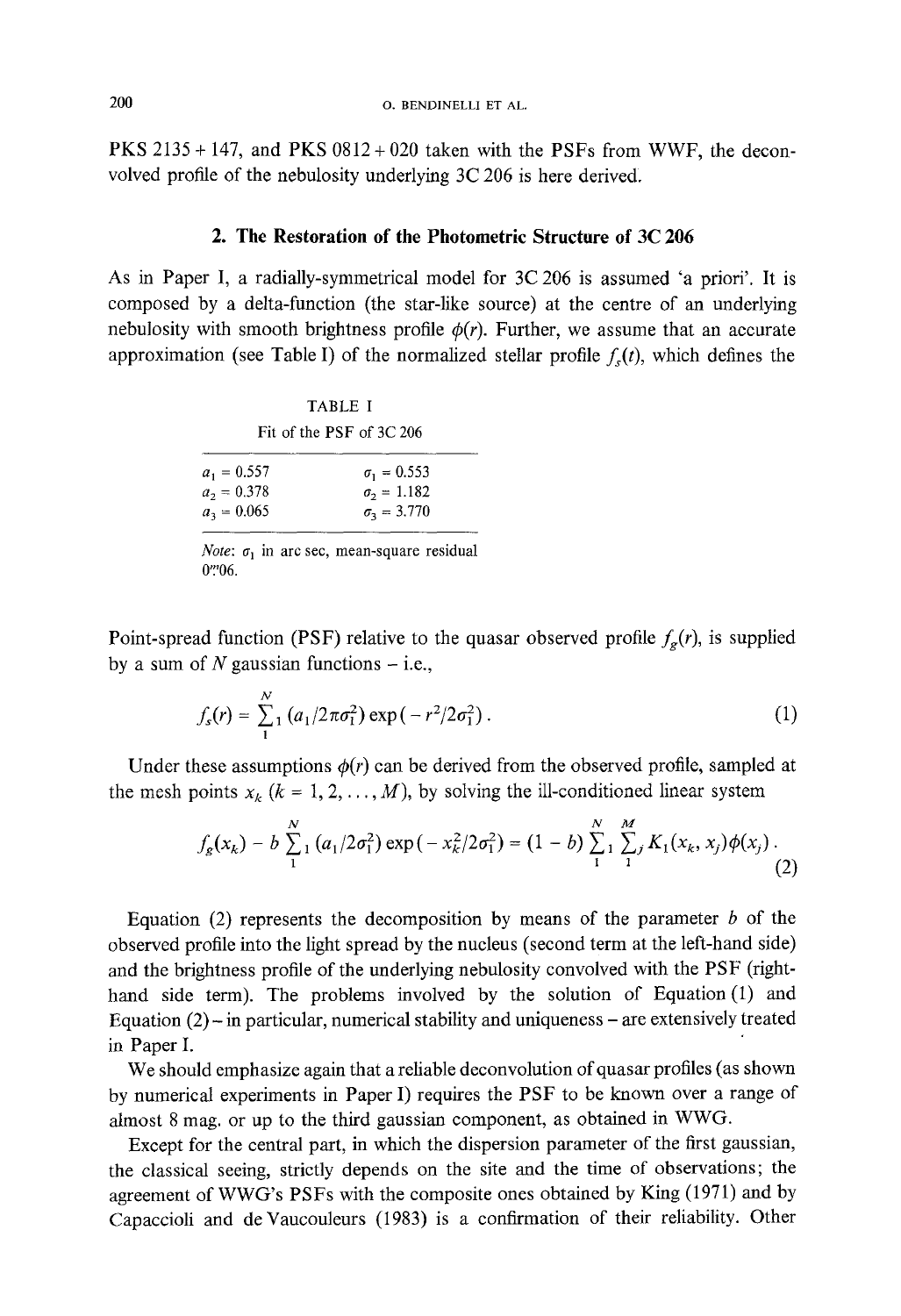examples of PSFs well defined up to low brightness levels are those given by Strom and Strom (1979) in their study of the surface brightness of galaxies in the cD cluster A401 and by Bothun *et al.* (1982).

Hence, in works dealing with the photometry of extended sources, the behaviour of the PSF can be used as immediate test of accuracy. For instance, an observed profile of 3C 206 rather different from that reported in WWG was obtained by Wyckoff *et al.*  (1980), but the sharp downfall of the relative PSF makes it unreliable.

The observed profile of 3C 206 denoted by  $m_0$ , its deconvolution  $m_d$  and its calculated value  $m<sub>c</sub>$  are displayed in Figure 1 and reported in Table II. The mean-square residual in the range  $0''-4''$  and in the whole profile are 0.05 and 0.21 V mag.  $s^{-2}$ , respectively. Evidently, most of the discrepancy comes from large fluctuations in the outer observed profile.

The deconvolved structure of 3C 206 from a morphological point of view presents three well-definite components: (1) the central point-like source, containing  $68\%$  of the total light,  $(2)$  a broad intermediate region, extending up to  $10-15$  kpc, and  $(3)$  an external region, characterized by a quite linear behaviour of the brightness. In Table III, the relevant parameters of the deconvolved structure are compared with the values found in Paper I for the other deconvolved quasars.



Fig. 1, The WWG observed profile of 3C 206 (dots) and its deeonvolution from PSF (circles). The central brightness is indicated by an arrow. The dashed line shows the calculated profile.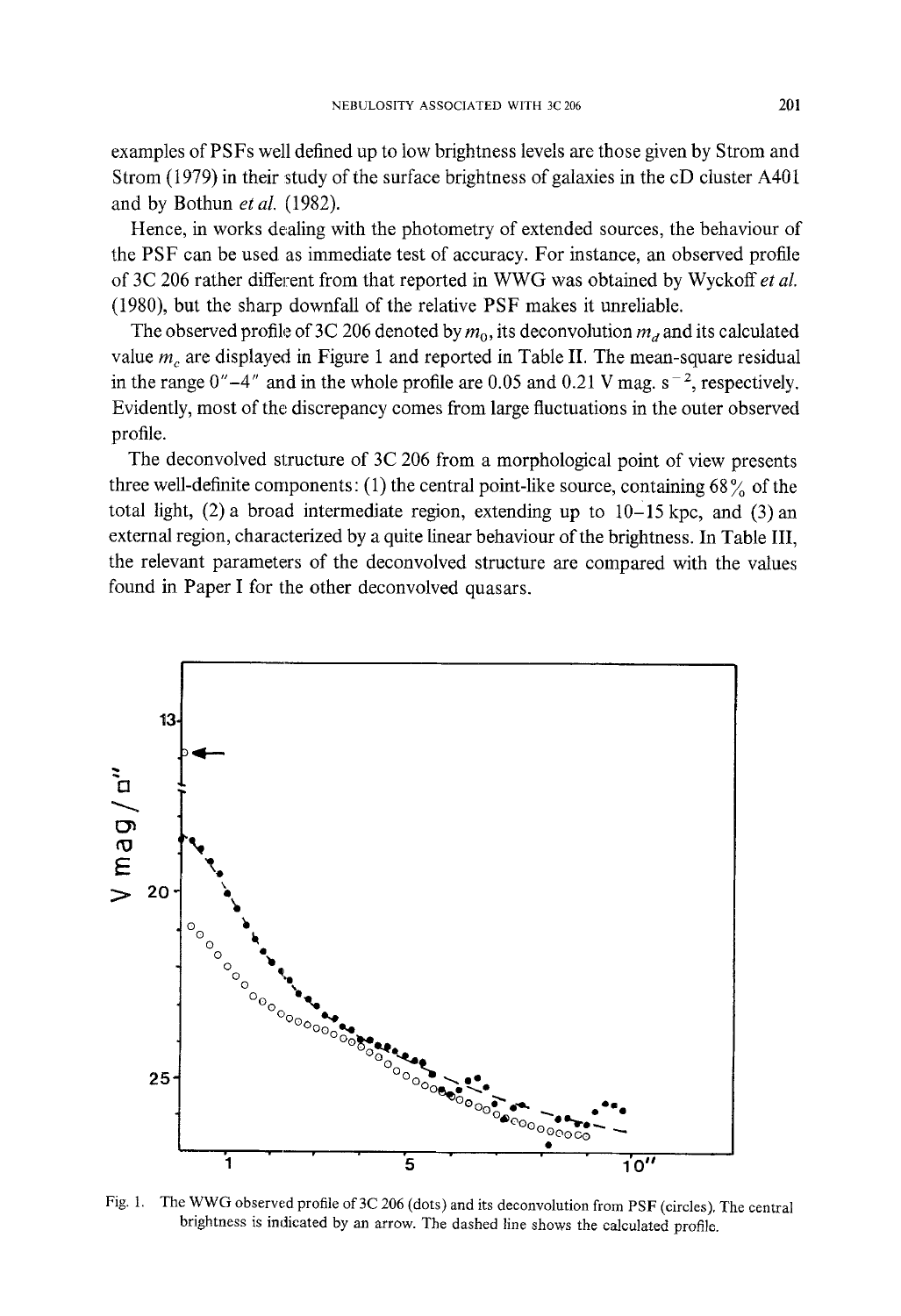#### TABLE II

The deconvolution of 3C 206

| r'' |         |       |       | r''     |       |       |       |
|-----|---------|-------|-------|---------|-------|-------|-------|
|     | $m_{0}$ | $m_d$ | $m_c$ |         | $m_0$ | $m_d$ | $m_c$ |
| 0.0 | 18.58   | 13.77 | 18.66 | 5.0     | 24.43 | 24.92 | 24.53 |
| 0.2 | 18.68   | 20.88 | 18.72 | 5.2     | 24.58 | 25.06 | 24.64 |
| 0.4 | 18.88   | 21.11 | 18.90 | 5.4     | 24.63 | 25.19 | 24.75 |
| 0.6 | 19.20   | 21.38 | 19.19 | 5.6     | 24.93 | 25.30 | 24.86 |
| 0.8 | 19.55   | 21.66 | 19.57 | 5.8     | 25.43 | 25.40 | 24.97 |
| 1.0 | 20.08   | 21.95 | 20.01 | 6.0     | 25.43 | 25.50 | 25.07 |
| 1.2 | 20.50   | 22.22 | 20.48 | 6.2     | 25.38 | 25.60 | 25.17 |
| 1.4 | 20.88   | 22.48 | 20.91 | 6.4     | 25.13 | 25.69 | 25.27 |
| 1.6 | 21.25   | 22.80 | 21.29 | 6.6     | 25.08 | 25.80 | 25.37 |
| 1.8 | 21.63   | 22.90 | 21.61 | 6.8     | 25.33 | 25.90 | 25.46 |
| 2.0 | 21.90   | 23.08 | 21.88 | 7.0     | 25.75 | 26.00 | 25.56 |
| 2.2 | 22.20   | 23.23 | 22.14 | 7.2     | 26.08 | 26.09 | 25.65 |
| 2.4 | 22.50   | 23.36 | 22.39 | 7.4     | 25.83 | 26.18 | 25.74 |
| 2.6 | 22.75   | 23.47 | 22.64 | 7.6     | 25.75 | 26.26 | 25.83 |
| 2.8 | 22.93   | 23.57 | 22.87 | 7.8     | 26.00 | 26.33 | 25.91 |
| 3.0 | 23.13   | 23.66 | 23.09 | 8.0     | 26.00 | 26.40 | 25.99 |
| 3.2 | 23.30   | 23.75 | 23.29 | 8.2     | 26.00 | 26.46 | 26.06 |
| 3.4 | 23.43   | 23.85 | 23.47 | 8.4     | 26.13 | 26.52 | 26.13 |
| 3.6 | 23.63   | 23.96 | 23.63 | 8.6     | 26.13 | 26.56 | 26.19 |
| 3.8 | 23.75   | 24.08 | 23.78 | $8.8\,$ | 26.33 | 26.58 | 26.25 |
| 4.0 | 24.00   | 24.20 | 23.92 | 9.0     | 26.33 | 26.60 | 26.30 |
| 4.2 | 24.05   | 24.33 | 24.05 | 9.2     | 25.93 | 26.61 | 26.35 |
| 4.4 | 24.13   | 24.47 | 24.17 | 9,4     | 25.75 | 26.61 | 26.39 |
| 4.6 | 24.18   | 24.62 | 24.29 | 9.6     | 25.83 | 26.61 | 26.42 |
| 4.8 | 24.33   | 24.77 | 24.41 | 9.8     | 25.88 | 26.61 | 26.46 |

## TABLE III

Parameters of the photometric structures

|                  | z     |      | т,    | m <sub>2</sub> | m <sub>3</sub> | $\alpha^{-1}$ |
|------------------|-------|------|-------|----------------|----------------|---------------|
| $PKS$ 2135 + 147 | 0.200 | 0.70 | 12.33 | 19.25          | 21.50          | 7.85          |
| 3C 206           | 0.200 | 0.68 | 13.77 | 20.88          | 22.00          | 6.94          |
| $PKS 081 + 020$  | 0.402 | 0.73 | 15.50 | 22.34          | 23.05          | 6.38          |
| 3C 273           | 0.158 | 0.80 | 9.50  | 16.03          | 21.35          | 16.79         |

 $m_1$  in V mag. arc sec<sup>-2</sup>;  $\alpha^{-1}$  in kpc ( $H_0 = 60$  km s<sup>-1</sup> Mpc<sup>-1</sup>,  $q_0 = 0$ ).

By the present method neither the true central brightness nor the spike dimension can be estimated. The mean brightness in the central pixel is  $m_1$ ,  $m_2$  the central de-spiked brightness (i.e., that of the underlying nebulosity) and finally  $m_3$  and  $\alpha^{-1}$  the extrapolated central brightness and the scale factor of the third component, respectively.

# **3. Discussion**

In Paper I, a similarity between the outer brightness profiles of the underlying nebulosities and those in the corresponding regions of the giant elliptical M87 and the cD galaxy NGC 6166 was emphasized.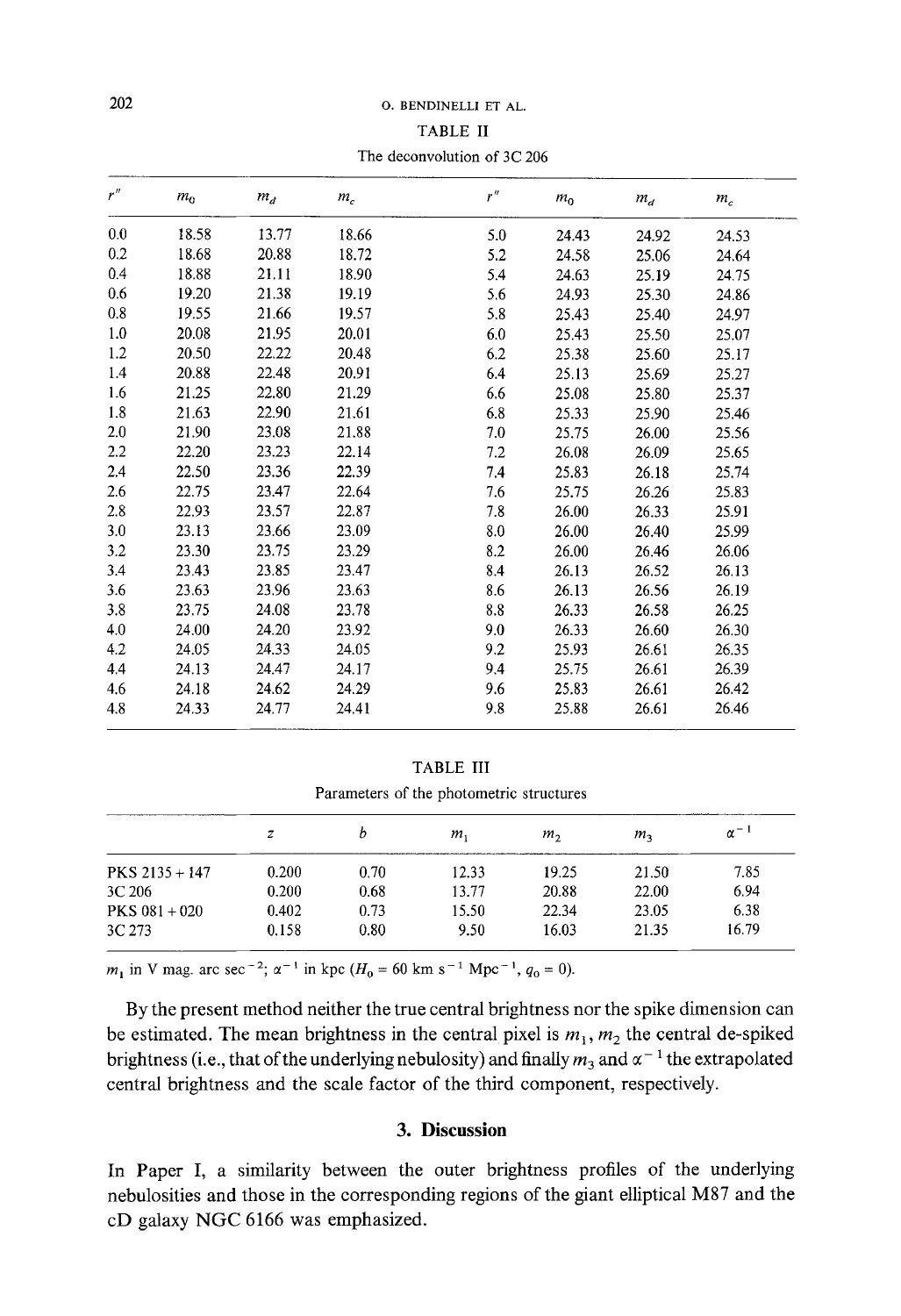

Fig. 2. Comparison of the deconvolved brightness profile of 3C 206 (dashed line) with 3C 273, PKS 2135 + 020, and PKS 0812 + 020 (solid lines, from top to bottom). The upper edge of the X-ray cD galaxies zone ( $\equiv$ ) is the brightness profile of A2554 ( $M_V$  = 22.61; Valentijn, 1983). The lower edges of the zones defined by cD's in small clusters  $(\# \#)$  and E galaxies in A401 ( $\| \|\$ ) are given by MKW ls  $(M_v = -22.61$ ; Thuan and Romanishin, 1981) and D11  $(M_v = -20.22$ ; Strom and Strom, 1979), respectively.

We make here a more extensive comparison (see Figure 2) considering three welldefinite samples of galaxies: (1) the X-ray cD galaxies studied by Valentijn (1983), (2) the cD galaxies in poor clusters (Thuan and Romanishin, 1981), and (3) the ellipticals in the cD cluster A401 (Strom and Strom, 1979). Individual galaxies are not shown in Figure 2, but the three groups are indicated as adjacent zones (with small superpositions) in the  $(m, r)$ -plane, truncated at the right-hand side before the evident bending of the gEs and cDs profiles according to the modified Hubble law (Oemler, 1976).

One can easily ascertain that, in any subset, there is a great regularity and continuity in shape, so that overlaps are very rare - except near the centres. All the galaxies represented, as well as the quasar underlying nebulosities, were corrected for  $K$ -dimming according to Schild and Oke (1971), for galactic absorption (Sandage, 1973), converted to V color and finally corrected for the cosmological dimming factor  $(1 + z)^{-4}$ .

In Paper I it was shown that the slope of the deconvolved profiles of the nebulosities underlying quasars out to about 10 kpc was similar to the slope observed for gE and cD galaxies in the same radial range. From Figure 2 it appears that the same is true for 3C 206. Also the brightness level of the four quasars today deconvolved by a reliable method is essentially the same of the gEs and cDs in the corresponding region. In the intermediate region of the deconvolved nebulosity ( $r$  within  $\sim$  10 kpc), roughly defined by the excess of light respect to the extrapolation towards the centre of the nearly linear